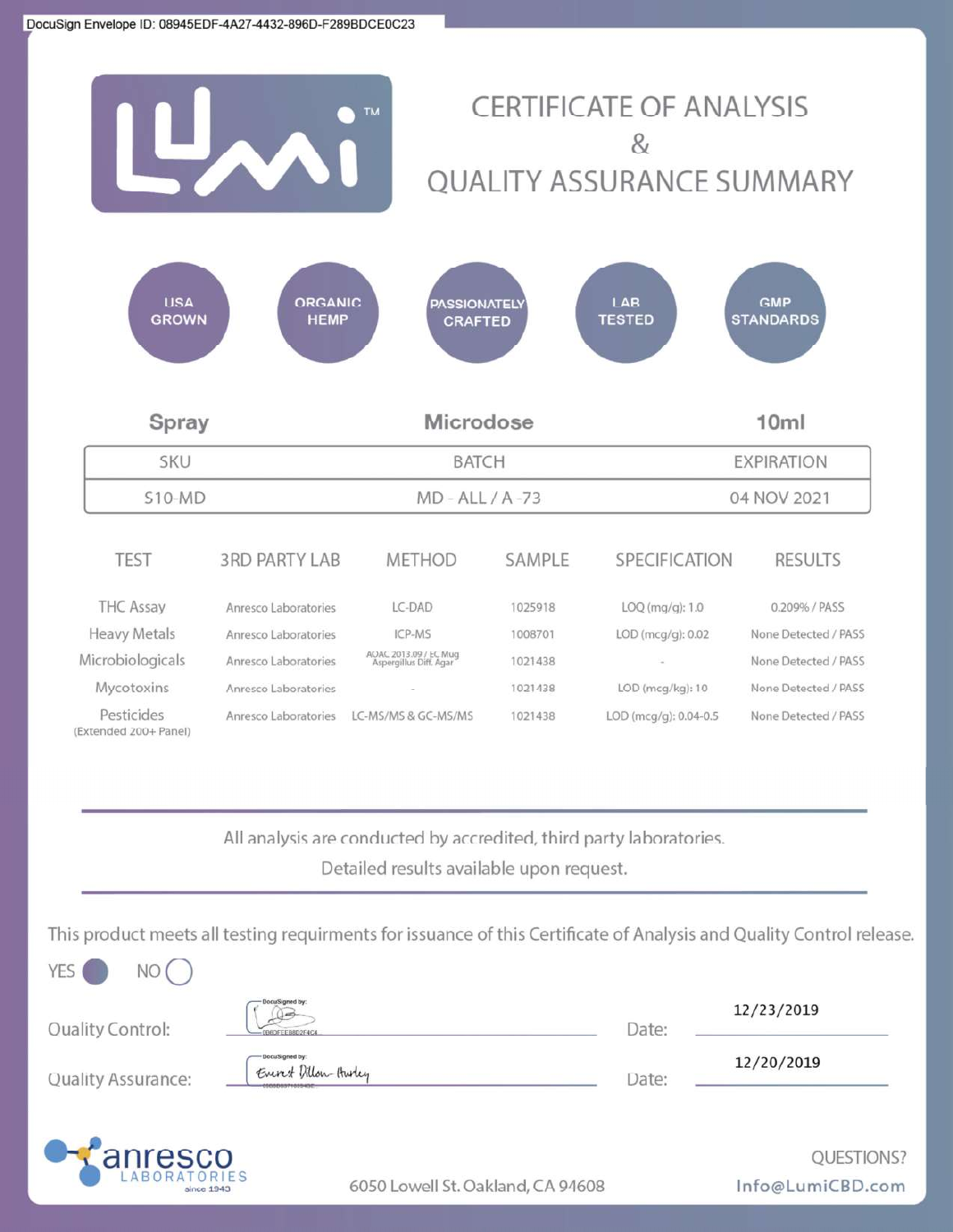

*October 31, 2019*

**LUMI** Attn: Mr. Tyler 2650 Magnolia Street Oakland, CA 94607

Order No. 509361 Sample No. 1036986

### **SAMPLE INFORMATION**

| Description     | MD-ALL           |
|-----------------|------------------|
| Category (Type) | Concentrate      |
| Received        | October 25, 2019 |

#### **ANALYTICAL RESULTS**

| Analysis             | Cannabinoid Profile                                 |
|----------------------|-----------------------------------------------------|
| Instrument           | Liquid Chromatography Diode Array Detector (LC-DAD) |
| Method               | MF12D012                                            |
| <b>Analysis Date</b> | October 25, 2019 to October 31, 2019                |

| Analyte                          | mg/g      | $\%$      | <b>Status</b>            |
|----------------------------------|-----------|-----------|--------------------------|
| $\delta$ 8 THC                   | <b>ND</b> | <b>ND</b> | $\overline{\phantom{a}}$ |
| δ9 THC                           | 1.9       | 0.19      | $\overline{\phantom{a}}$ |
| <b>THCV</b>                      | <b>ND</b> | <b>ND</b> | $\overline{\phantom{a}}$ |
| <b>THCVA</b>                     | <b>ND</b> | <b>ND</b> | $\overline{\phantom{a}}$ |
| δ9 THCA                          | <b>ND</b> | ND.       | $\overline{\phantom{a}}$ |
| CBD                              | 7.7       | 0.77      | $\overline{\phantom{a}}$ |
| CBDA                             | <b>ND</b> | ND.       | $\overline{\phantom{a}}$ |
| CBC                              | 2.6       | 0.26      | $\overline{\phantom{a}}$ |
| CBCA                             | <b>ND</b> | <b>ND</b> | $\overline{\phantom{a}}$ |
| CBDV                             | <b>ND</b> | ND.       | $\overline{\phantom{a}}$ |
| CBG                              | 1.2       | 0.12      | $\overline{\phantom{a}}$ |
| CBGA                             | <b>ND</b> | ND.       | $\overline{\phantom{a}}$ |
| CBN                              | <b>ND</b> | ND.       | $\overline{\phantom{a}}$ |
| <b>Total THC</b>                 | 1.9       | 0.19      | $\overline{\phantom{a}}$ |
| <b>Total CBD</b>                 | 7.7       | 0.77      | $\overline{\phantom{a}}$ |
| <b>Total Cannabinoids</b>        | 13.3      | 1.33      | $\overline{\phantom{a}}$ |
| <b>Total Active Cannabinoids</b> | 13.3      | 1.33      | $\overline{\phantom{a}}$ |

**Label Claims** n/p

Reported by **Anresco, Inc.**



Analyst

October 31, 2019

Limit of Quantitation: 1.0 mg/g Limit of Detection: 0.4 mg/g ND = None Detected <LOQ = Below Limit of Quantitation <LOD = Below Limit of Detection

If there are any questions with this report, please contact "compliance@anresco.com".

**Anresco Laboratories** www.anresco.com Tel: 415 822 1100 1375 Van Dyke Ave,. San Francisco, CA 94124 Fax: 415 822 6615

**1 1**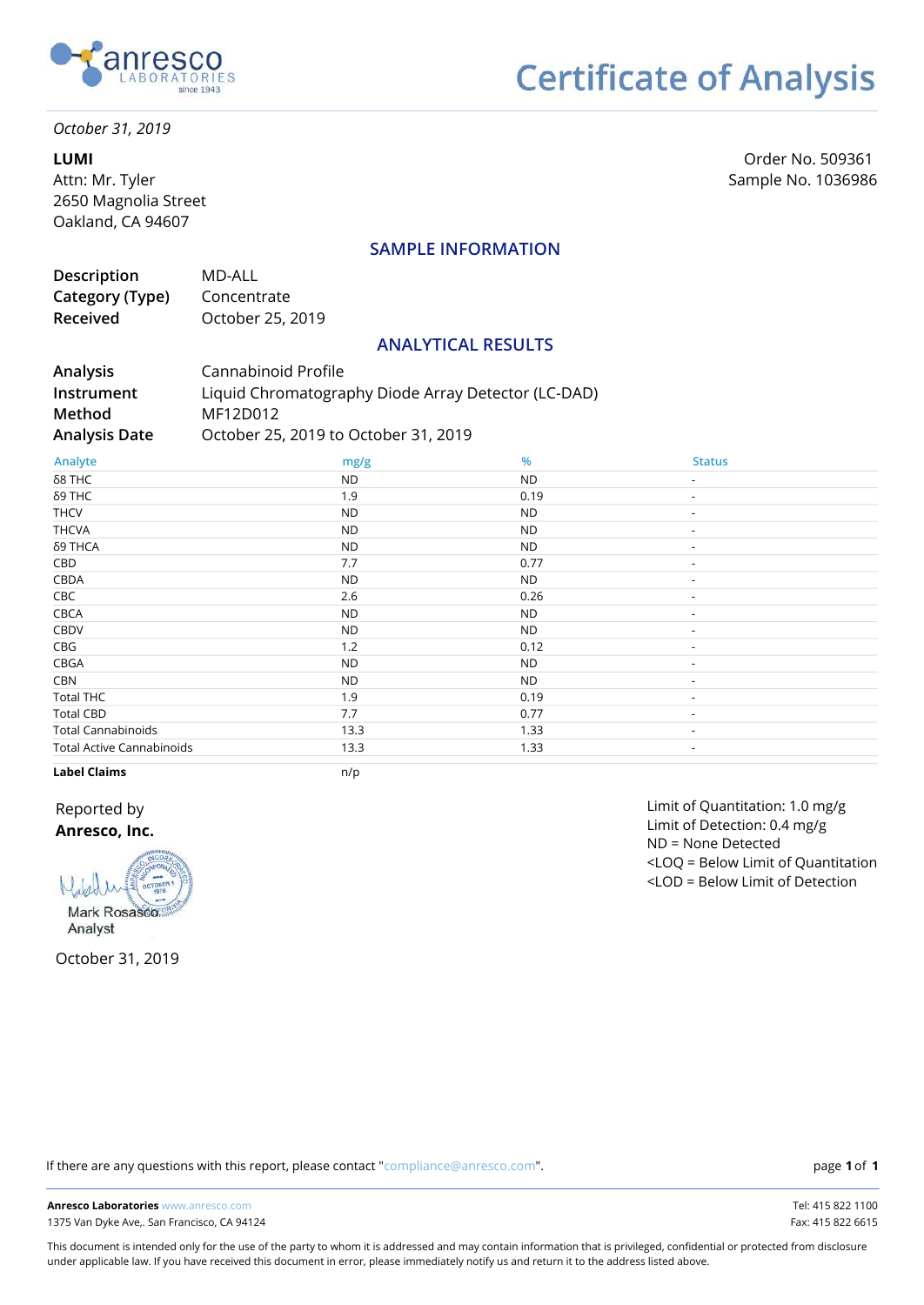

*February 27, 2019*

**LUMI** Attn: Mr. Tyler 2650 Magnolia Street Oakland, CA 94607

Order No. 504818 Sample No. 1021438

ND = None Detected

<LOQ = Below Limit of Quantitation

### **SAMPLE INFORMATION**

| All-Lumi-Mix            |
|-------------------------|
| A-73                    |
| Concentrate (Cartridge) |
| February 21, 2019       |
|                         |

### **ANALYTICAL RESULTS**

| <b>Analysis</b><br><b>Analysis Date</b> | Mycotoxins <b>O</b> Pass<br>February 21, 2019 to February 27, 2019 |           |       |              |  |
|-----------------------------------------|--------------------------------------------------------------------|-----------|-------|--------------|--|
| Analyte                                 | <b>Findings</b>                                                    | LOD / LOO | Limit | <b>Units</b> |  |
| Total Aflatoxins                        | ND.                                                                | 10/20     | 20    | µg/kg        |  |
| Ochratoxin A                            | ND                                                                 | 10/20     | 20    | µg/kg        |  |

Reported by **Anresco, Inc.**



**Senior Chemist** 

If there are any questions with this report, please contact "iso@anresco.com".

**1 1**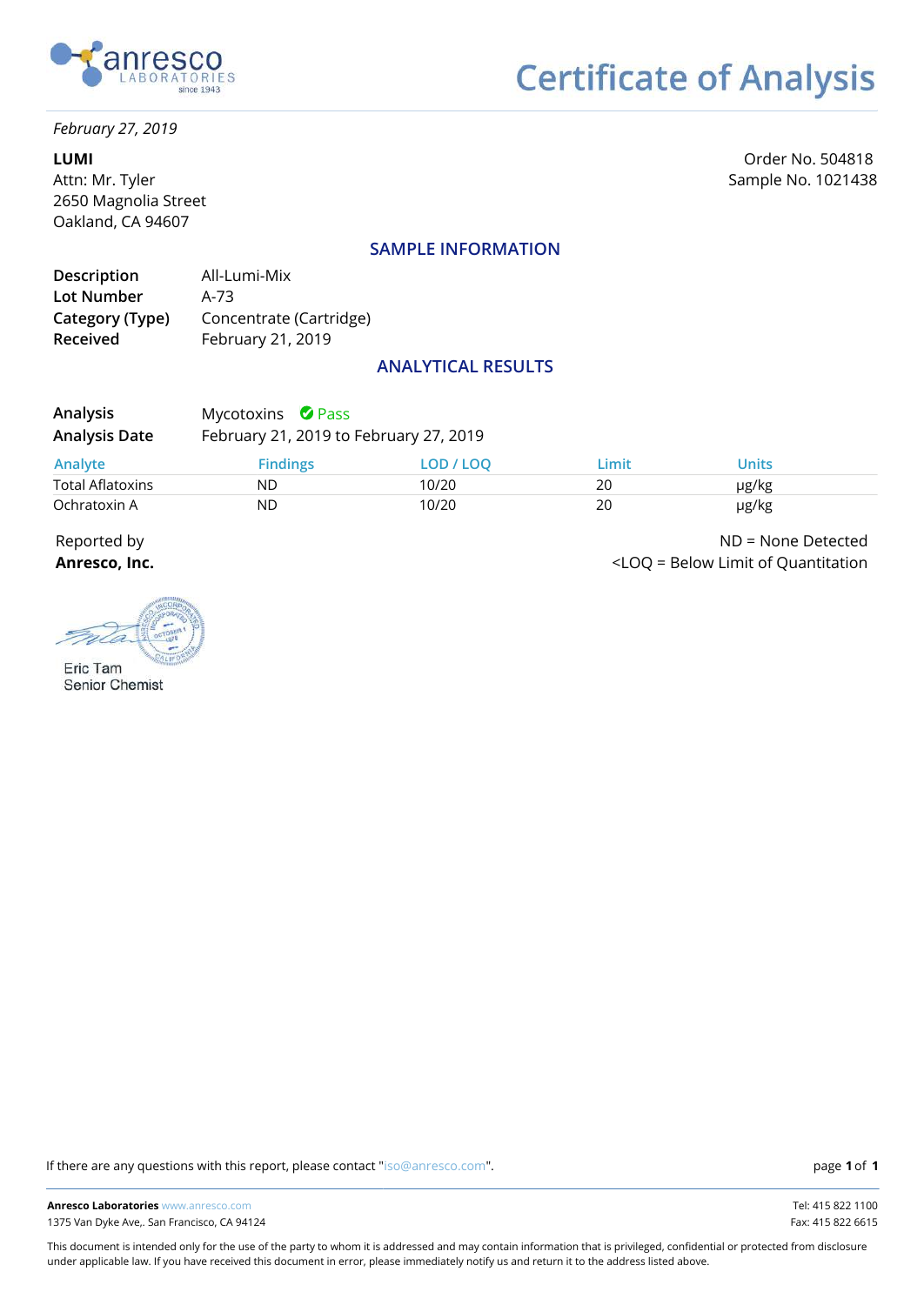

*February 26, 2019*

**LUMI** Attn: Mr. Tyler 2650 Magnolia Street Oakland, CA 94607

**Certificate of Analysis** 

Order No. 504818 Sample No. 1021438

### **SAMPLE INFORMATION**

| Description     | All-Lumi-Mix            |
|-----------------|-------------------------|
| Lot Number      | A-73                    |
| Category (Type) | Concentrate (Cartridge) |
| Received        | February 21, 2019       |

#### **ANALYTICAL RESULTS**

**Analysis Date** February 21, 2019 to February 26, 2019

| Analysis              | <b>Results</b> | Method                           |
|-----------------------|----------------|----------------------------------|
| Salmonella            | Negative/1g    | AOAC 2013.09                     |
| STEC.                 | Negative/1g    | EC Mug                           |
| Aspergillus Fumigatus | Negative/1g    | Aspergillus Differentiation Agar |
| Aspergillus Flavus    | Negative/1g    | Aspergillus Differentiation Agar |
| Aspergillus Niger     | Negative/1g    | Aspergillus Differentiation Agar |
| Aspergillus Terreus   | Negative/1g    | Aspergillus Differentiation Agar |

#### Reported by **Anresco, Inc.**

**Findings**



If there are any questions with this report, please contact "iso@anresco.com".

**1 1**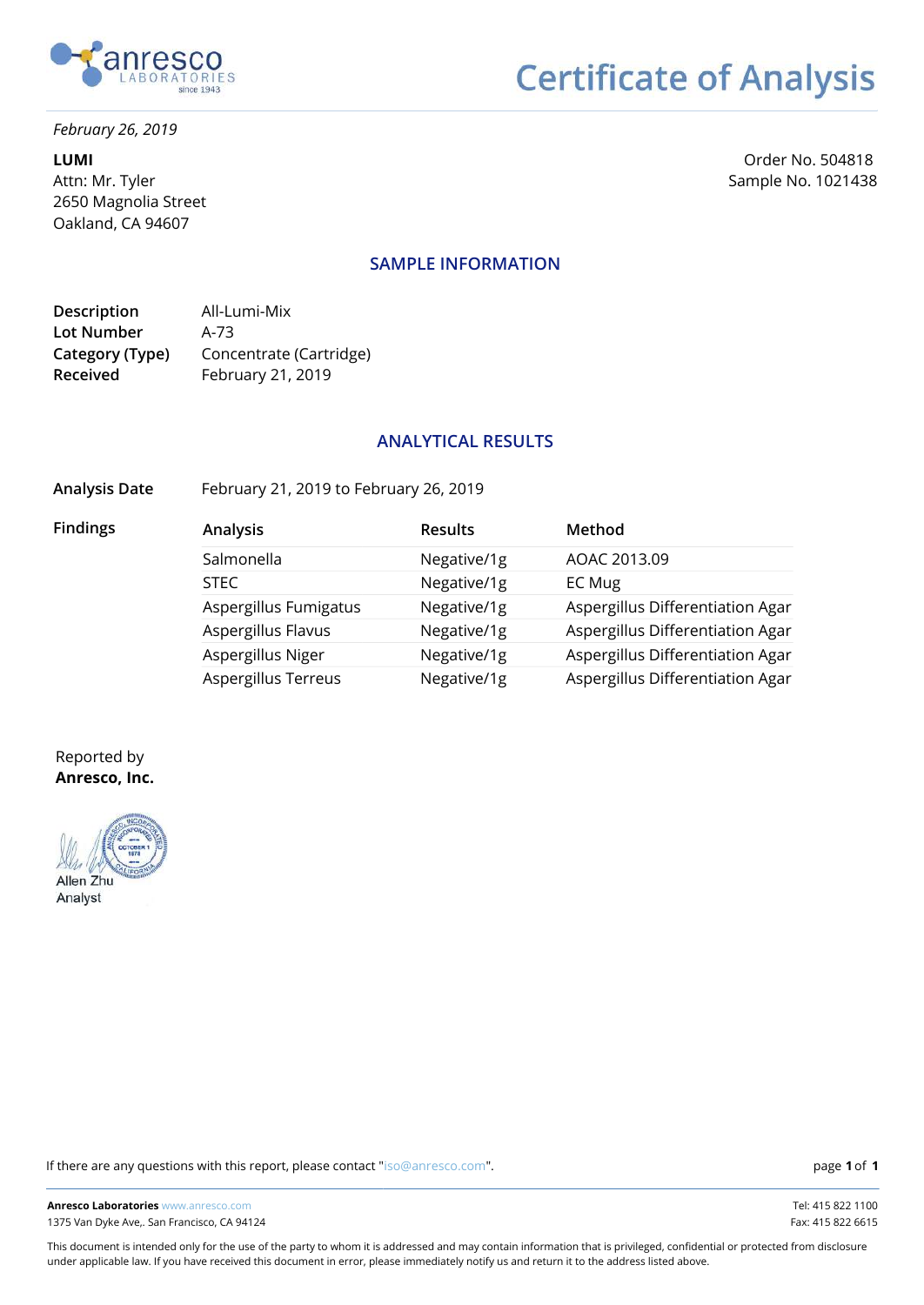

*September 18, 2018*

 428 Bally Way Pacifica, CA 94044

Order No. 501933 Sample No. 1008701

#### **SAMPLE INFORMATION**

| Description     | Concentrate                 |
|-----------------|-----------------------------|
| Category (Type) |                             |
| <b>Sampling</b> | <b>Received From Client</b> |
| Received        | September 04, 2018          |

### **ANALYTICAL RESULTS**

| <b>Analysis</b>   | Heavy Metals Screen <b>C</b> Pass        |  |
|-------------------|------------------------------------------|--|
| <b>Instrument</b> | ICP-MS                                   |  |
| Analysis Date     | September 04, 2018 to September 18, 2018 |  |

| Analyte | LOD / LOQ (µg/g) | Findings $(\mu g/g)$ | Limit $(\mu g/g)$ | <b>Status</b> |
|---------|------------------|----------------------|-------------------|---------------|
| Arsenic | 0.02/0.05        | ND                   | 0.2               | Pass          |
| Cadmium | 0.02/0.05        | ND                   | 0.2               | Pass          |
| Lead    | 0.02/0.05        | ND                   | 0.5               | Pass          |
| Mercury | 0.02/0.05        | ND                   | 0.1               | Pass          |

Reported by **Anresco, Inc.**

Yelena Bindman **Senior Chemist** 

ND = None Detected BLOQ = Below Limit of Quantitation

If there are any questions with this report, please contact "iso@anresco.com".

**Anresco Laboratories** www.anresco.com Tel: 415 822 1100 1375 Van Dyke Ave,. San Francisco, CA 94124 Fax: 415 822 6615

**1 1**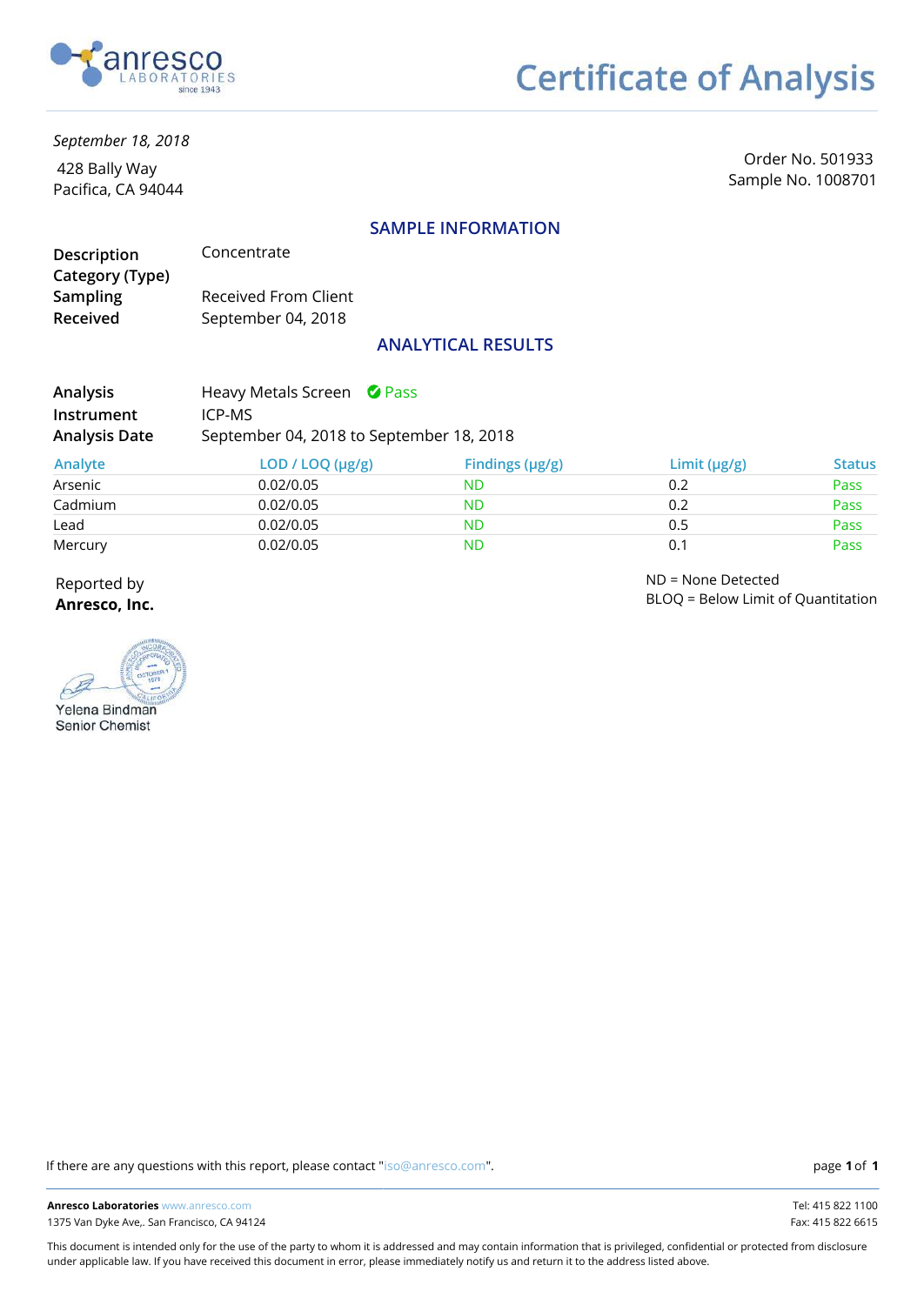

*February 27, 2019*

**LUMI** Attn: Mr. Tyler 2650 Magnolia Street Oakland, CA 94607

Order No. 504818 Sample No. 1021438

### **SAMPLE INFORMATION**

| <b>Description</b>          | All-Lumi-Mix                                 |
|-----------------------------|----------------------------------------------|
| Lot Number                  | $A-73$                                       |
| Category (Type)<br>Received | Concentrate (Cartridge)<br>February 21, 2019 |
|                             |                                              |

### **ANALYTICAL RESULTS**

**Analysis Instrument Method Analysis Date** Pesticide Residue Screen <sup>O</sup> Pass Liquid Chromatography Tandem Mass Spectrometry (LC-MS/MS) & Gas Chromatography Tandem Mass Spectrometry (GC-MS/MS) QuEChERs, AOAC Official Method 2007.01 with modification February 21, 2019 to February 27, 2019

| Analyte             | LOD / LOQ (µg/g) | Findings (µg/g) | Limit (µg/g) | <b>Status</b> |
|---------------------|------------------|-----------------|--------------|---------------|
| Abamectin           | 0.04/0.10        | <b>ND</b>       | 0.1          | Pass          |
| Acephate            | 0.04/0.10        | <b>ND</b>       | 0.1          | Pass          |
| Acequinocyl         | 0.04/0.10        | <b>ND</b>       | 0.1          | Pass          |
| Acetamiprid         | 0.04/0.10        | <b>ND</b>       | 0.1          | Pass          |
| Aldicarb            | 0.04/0.10        | <b>ND</b>       | 0.0          | Pass          |
| Azoxystrobin        | 0.04/0.10        | <b>ND</b>       | 0.1          | Pass          |
| Bifenazate          | 0.04/0.10        | <b>ND</b>       | 0.1          | Pass          |
| Bifenthrin          | 0.20/0.50        | <b>ND</b>       | 3.0          | Pass          |
| <b>Boscalid</b>     | 0.04/0.10        | <b>ND</b>       | 0.1          | Pass          |
| Captan              | 0.25/0.70        | <b>ND</b>       | 0.7          | Pass          |
| Carbaryl            | 0.20/0.50        | <b>ND</b>       | 0.5          | Pass          |
| Carbofuran          | 0.04/0.10        | <b>ND</b>       | 0.0          | Pass          |
| Chlorantraniliprole | 0.04/0.10        | <b>ND</b>       | 10.0         | Pass          |
| Chlordane           | 0.04/0.10        | <b>ND</b>       | 0.0          | Pass          |
| Chlorfenapyr        | 0.04/0.10        | <b>ND</b>       | 0.0          | Pass          |
| Chlorpyrifos        | 0.04/0.10        | <b>ND</b>       | 0.0          | Pass          |
| Clofentezine        | 0.04/0.10        | <b>ND</b>       | 0.1          | Pass          |
| Coumaphos           | 0.04/0.10        | <b>ND</b>       | 0.0          | Pass          |
| Cyfluthrin          | 0.70/2.00        | <b>ND</b>       | 2.0          | Pass          |
| Cypermethrin        | 0.35/1.00        | <b>ND</b>       | 1.0          | Pass          |
| Daminozide          | 0.04/0.10        | <b>ND</b>       | 0.0          | Pass          |
| DDVP (Dichlorvous)  | 0.04/0.10        | <b>ND</b>       | 0.0          | Pass          |
| Diazinon            | 0.04/0.10        | <b>ND</b>       | 0.1          | Pass          |
| Dimethoate          | 0.04/0.10        | <b>ND</b>       | 0.0          | Pass          |
| Dimethomorph        | 0.04/0.10        | <b>ND</b>       | 2.0          | Pass          |
| Ethoprop(hos)       | 0.04/0.10        | <b>ND</b>       | 0.0          | Pass          |
| Etofenprox          | 0.04/0.10        | <b>ND</b>       | 0.0          | Pass          |
| Etoxazole           | 0.04/0.10        | <b>ND</b>       | 0.1          | Pass          |
| Fenhexamid          | 0.04/0.10        | <b>ND</b>       | 0.1          | Pass          |
| Fenoxycarb          | 0.04/0.10        | <b>ND</b>       | 0.0          | Pass          |
| Fenpyroximate       | 0.04/0.10        | <b>ND</b>       | 0.1          | Pass          |

If there are any questions with this report, please contact "iso@anresco.com".

**1 5**

**Anresco Laboratories** www.anresco.com Tel: 415 822 1100 1375 Van Dyke Ave,. San Francisco, CA 94124 Fax: 415 822 6615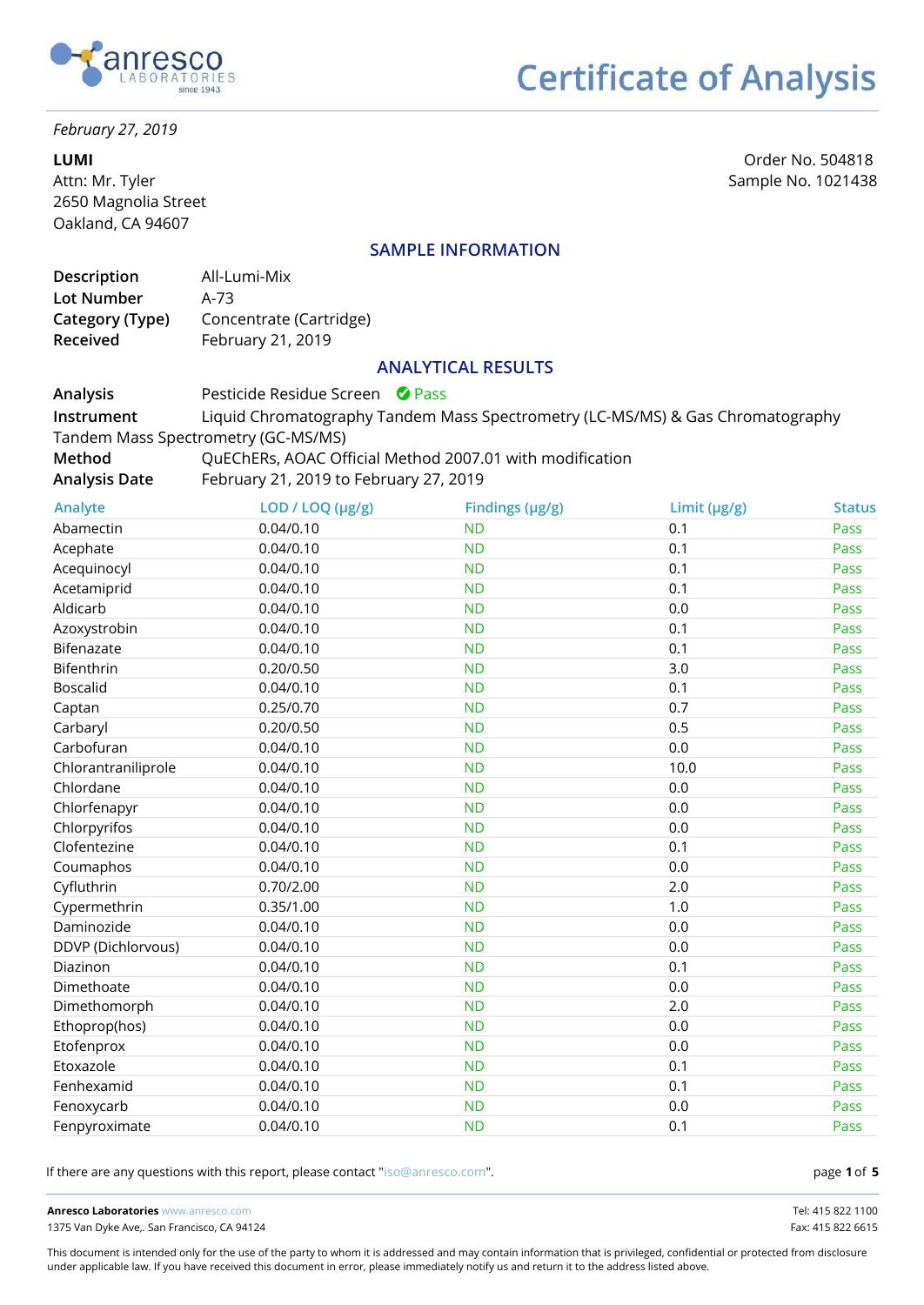

| Analyte                 | LOD / LOQ (µg/g)          | Findings (µg/g) | Limit (µg/g)             | <b>Status</b> |
|-------------------------|---------------------------|-----------------|--------------------------|---------------|
| Fipronil                | 0.04/0.10                 | <b>ND</b>       | 0.0                      | Pass          |
| Flonicamid              | 0.04/0.10                 | <b>ND</b>       | 0.1                      | Pass          |
| Fludioxanil             | 0.04/0.10                 | <b>ND</b>       | 0.1                      | Pass          |
| Hexythiazox             | 0.04/0.10                 | <b>ND</b>       | 0.1                      | Pass          |
| Imazalil                | 0.04/0.10                 | <b>ND</b>       | 0.0                      | Pass          |
| Imidacloprid            | 0.04/0.10                 | <b>ND</b>       | 5.0                      | Pass          |
| Kresoxim Methyl         | 0.04/0.10                 | <b>ND</b>       | 0.1                      | Pass          |
| Malathion               | 0.20/0.50                 | <b>ND</b>       | 0.5                      | Pass          |
| Metalaxyl               | 0.04/0.10                 | <b>ND</b>       | 2.0                      | Pass          |
| Methiocarb              | 0.04/0.10                 | <b>ND</b>       | 0.0                      | Pass          |
| Methomyl                | 0.04/1.00                 | <b>ND</b>       | 1.0                      | Pass          |
| Methyl parathion        | 0.04/0.10                 | <b>ND</b>       | 0.0                      | Pass          |
| Mevinphos               | 0.04/0.10                 | <b>ND</b>       | 0.0                      | Pass          |
| Myclobutanil            | 0.04/0.10                 | <b>ND</b>       | 0.1                      | Pass          |
| Naled                   | 0.50/1.50                 | <b>ND</b>       | 0.1                      | Pass          |
| Oxamyl                  | 0.20/0.50                 | <b>ND</b>       | 0.5                      | Pass          |
| Paclobutrazol           | 0.04/0.10                 | <b>ND</b>       | 0.0                      | Pass          |
| Pentachloronitrobenzene | 0.04/0.10                 | <b>ND</b>       | 0.1                      | Pass          |
| Permethrins             | 0.20/0.50                 | <b>ND</b>       | 0.5                      | Pass          |
| Phosmet                 | 0.04/0.10                 | <b>ND</b>       | 0.1                      | Pass          |
| Piperonyl Butoxide      | 0.04/0.10                 | <b>ND</b>       | 3.0                      | Pass          |
| Prallethrin             | 0.50/1.50                 | <b>ND</b>       | 0.1                      | Pass          |
| Propiconazole           | 0.04/0.10                 | <b>ND</b>       | 0.1                      | Pass          |
| Propoxur                | 0.04/0.10                 | <b>ND</b>       | 0.0                      | Pass          |
| Pyrethrins              | 0.20/0.50                 | <b>ND</b>       | 0.5                      | Pass          |
| Pyridaben               | 0.04/0.10                 | <b>ND</b>       | 0.1                      | Pass          |
|                         | 0.04/0.10                 | <b>ND</b>       | 0.1                      | Pass          |
| Spinetoram<br>Spinosad  | 0.04/0.10                 | <b>ND</b>       | 0.1                      | Pass          |
| Spiromesifen            | 0.04/0.10                 | <b>ND</b>       | 0.1                      | Pass          |
|                         | 0.04/0.10                 | <b>ND</b>       | 0.1                      | Pass          |
| Spirotetramat           |                           |                 |                          |               |
| Spiroxamine             | 0.04/0.10                 | <b>ND</b>       | 0.0                      | Pass          |
| Tebuconazole            | 0.04/0.10                 | <b>ND</b>       | 0.1                      | Pass          |
| Thiaclorprid            | 0.04/0.10                 | <b>ND</b>       | 0.0                      | Pass          |
| Thiamethoxam            | 0.35/1.00                 | <b>ND</b>       | 5.0                      | Pass          |
| Trifloxystrobin         | 0.04/0.10                 | <b>ND</b>       | 0.1                      | Pass          |
| Acetochlor              | $0.04 - 0.20 / 0.1 - 0.5$ | <b>ND</b>       | $\overline{\phantom{0}}$ | Pass          |
| Alachlor                | $0.04 - 0.20 / 0.1 - 0.5$ | <b>ND</b>       | -                        | Pass          |
| Aldicarb Sulfone        | $0.04 - 0.20 / 0.1 - 0.5$ | <b>ND</b>       | $\overline{\phantom{a}}$ | Pass          |
| Aldicarb sulfoxide*     | $0.04 - 0.20 / 0.1 - 0.5$ | <b>ND</b>       | $\overline{\phantom{0}}$ | Pass          |
| Aldrin*                 | $0.04 - 0.20 / 0.1 - 0.5$ | <b>ND</b>       | $\overline{\phantom{0}}$ | Pass          |
| Atrazine                | $0.04 - 0.20 / 0.1 - 0.5$ | <b>ND</b>       | -                        | Pass          |
| Benfluralin             | $0.04 - 0.20 / 0.1 - 0.5$ | <b>ND</b>       | $\overline{\phantom{a}}$ | Pass          |
| BHC alpha               | $0.04 - 0.20 / 0.1 - 0.5$ | <b>ND</b>       | $\overline{\phantom{0}}$ | Pass          |
| <b>BHC</b> beta         | $0.04 - 0.20 / 0.1 - 0.5$ | <b>ND</b>       | $\overline{\phantom{0}}$ | Pass          |
| Bitertanol              | $0.04 - 0.20 / 0.1 - 0.5$ | <b>ND</b>       | -                        | Pass          |
| Buprofezin              | $0.04 - 0.20 / 0.1 - 0.5$ | <b>ND</b>       | $\overline{a}$           | Pass          |
| Carbendazim (MBC)       | $0.04 - 0.20 / 0.1 - 0.5$ | <b>ND</b>       | $\overline{\phantom{0}}$ | Pass          |
| Carfentrazone ethyl     | $0.04 - 0.20 / 0.1 - 0.5$ | <b>ND</b>       | $\overline{\phantom{0}}$ | Pass          |
| Chlorobenzilate         | $0.04 - 0.20 / 0.1 - 0.5$ | <b>ND</b>       | $\overline{\phantom{a}}$ | Pass          |
| Chlorotoluron           | $0.04 - 0.20 / 0.1 - 0.5$ | <b>ND</b>       | $\overline{a}$           | Pass          |

If there are any questions with this report, please contact "iso@anresco.com".

**Anresco Laboratories** www.anresco.com Tel: 415 822 1100 1375 Van Dyke Ave,. San Francisco, CA 94124 Fax: 415 822 6615

**2 5**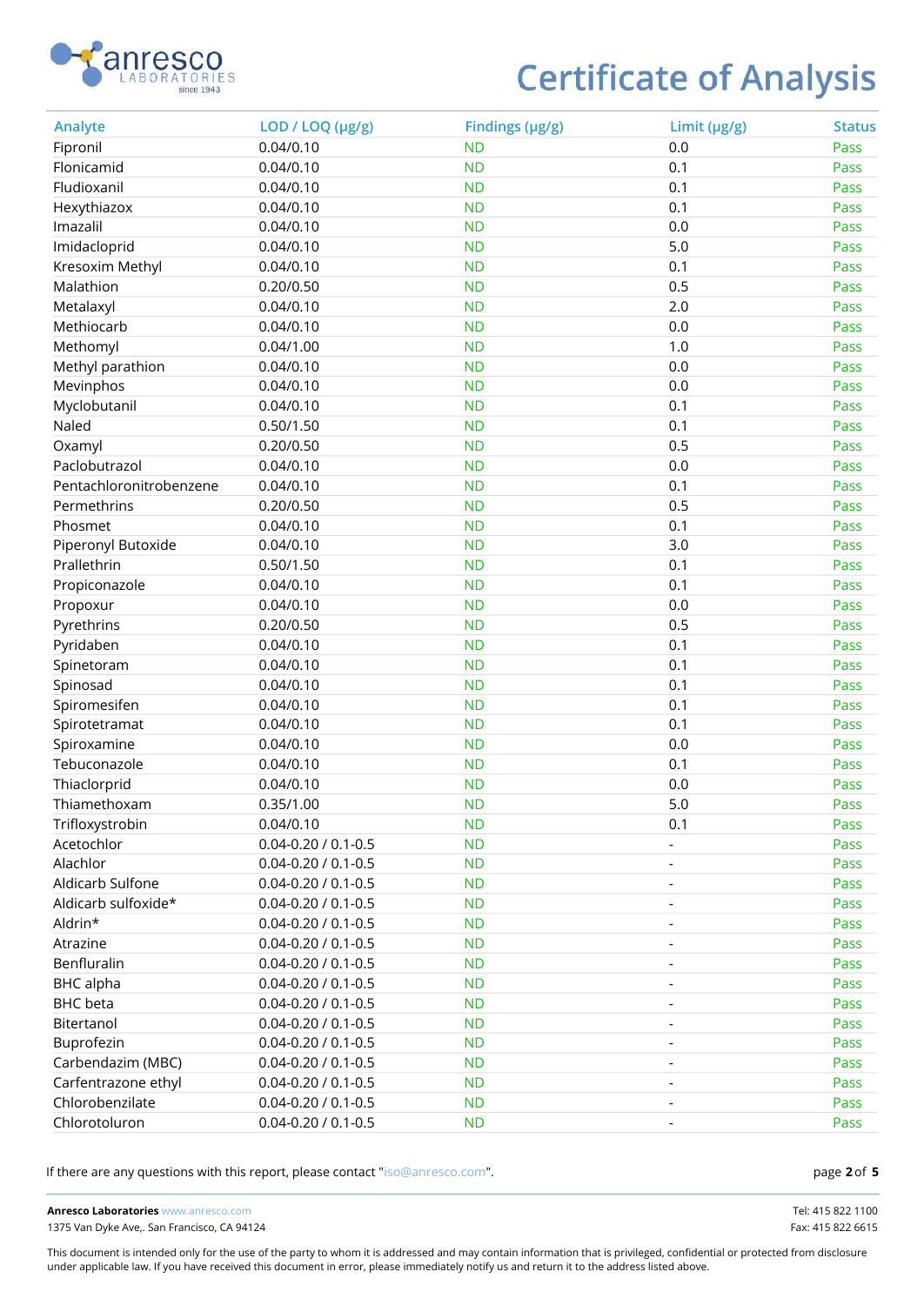

| Analyte                   | LOD / LOQ $(\mu g/g)$     | Findings (µg/g) | Limit $(\mu g/g)$            | <b>Status</b> |
|---------------------------|---------------------------|-----------------|------------------------------|---------------|
| Chlorpropham              | $0.04 - 0.20 / 0.1 - 0.5$ | <b>ND</b>       |                              | Pass          |
| Chlorpyrifos methyl       | $0.04 - 0.20 / 0.1 - 0.5$ | <b>ND</b>       | $\overline{\phantom{a}}$     | Pass          |
| Chlorthiophos             | $0.04 - 0.20 / 0.1 - 0.5$ | <b>ND</b>       | $\overline{\phantom{a}}$     | Pass          |
| Clethodim                 | $0.04 - 0.20 / 0.1 - 0.5$ | <b>ND</b>       |                              | Pass          |
| Clomazone                 | $0.04 - 0.20 / 0.1 - 0.5$ | <b>ND</b>       | $\overline{\phantom{0}}$     | Pass          |
| Clothianidin              | $0.04 - 0.20 / 0.1 - 0.5$ | <b>ND</b>       | $\overline{\phantom{a}}$     | Pass          |
| Cyazofamid*               | $0.04 - 0.20 / 0.1 - 0.5$ | <b>ND</b>       | $\overline{\phantom{a}}$     | Pass          |
| Cymoxanil*                | $0.04 - 0.20 / 0.1 - 0.5$ | <b>ND</b>       | $\frac{1}{2}$                | Pass          |
| Cyprodinil*               | $0.04 - 0.20 / 0.1 - 0.5$ | <b>ND</b>       | $\overline{\phantom{0}}$     | Pass          |
| Cyromazine                | $0.04 - 0.20 / 0.1 - 0.5$ | <b>ND</b>       | $\overline{\phantom{a}}$     | Pass          |
| DCPA (Dacthal)            | $0.04 - 0.20 / 0.1 - 0.5$ | <b>ND</b>       |                              | Pass          |
| Diallate                  | $0.04 - 0.20 / 0.1 - 0.5$ | <b>ND</b>       | $\overline{\phantom{a}}$     | Pass          |
| Dieldrin                  | $0.04 - 0.20 / 0.1 - 0.5$ | <b>ND</b>       | $\overline{\phantom{a}}$     | Pass          |
| Diflubenzuron             | $0.04 - 0.20 / 0.1 - 0.5$ | <b>ND</b>       | $\blacksquare$               | Pass          |
| Dimethachlor              | $0.04 - 0.20 / 0.1 - 0.5$ | <b>ND</b>       |                              | Pass          |
| Diniconazole              | $0.04 - 0.20 / 0.1 - 0.5$ | <b>ND</b>       | $\overline{\phantom{0}}$     | Pass          |
| Dinotefuran               | $0.04 - 0.20 / 0.1 - 0.5$ | <b>ND</b>       | $\overline{\phantom{a}}$     | Pass          |
| Diphenamid                | $0.04 - 0.20 / 0.1 - 0.5$ | <b>ND</b>       |                              | Pass          |
| Diphenylamine (DPA)       | $0.04 - 0.20 / 0.1 - 0.5$ | <b>ND</b>       | $\overline{\phantom{a}}$     | Pass          |
| Diuron                    | $0.04 - 0.20 / 0.1 - 0.5$ | <b>ND</b>       | $\overline{\phantom{0}}$     | Pass          |
| Esfenvalerate             | $0.04 - 0.20 / 0.1 - 0.5$ | <b>ND</b>       | $\overline{\phantom{a}}$     | Pass          |
| Ethalfluralin             | $0.04 - 0.20 / 0.1 - 0.5$ | <b>ND</b>       | $\overline{\phantom{a}}$     | Pass          |
| Ethylan                   | $0.04 - 0.20 / 0.1 - 0.5$ | <b>ND</b>       | $\overline{\phantom{a}}$     | Pass          |
| Etridazole*               | $0.04 - 0.20 / 0.1 - 0.5$ | <b>ND</b>       | $\overline{\phantom{a}}$     | Pass          |
| Fenarimol                 | $0.04 - 0.20 / 0.1 - 0.5$ | <b>ND</b>       | $\overline{\phantom{a}}$     | Pass          |
| Fenbuconazole             | $0.04 - 0.20 / 0.1 - 0.5$ | <b>ND</b>       | $\overline{a}$               | Pass          |
| Fenpropimorph             | $0.04 - 0.20 / 0.1 - 0.5$ | <b>ND</b>       | $\overline{\phantom{0}}$     | Pass          |
| Fenthion                  | $0.04 - 0.20 / 0.1 - 0.5$ | <b>ND</b>       | $\overline{\phantom{a}}$     | Pass          |
| Fenvalerate               | $0.04 - 0.20 / 0.1 - 0.5$ | <b>ND</b>       | $\overline{\phantom{a}}$     | Pass          |
| Fluazifop-P-butyl         | $0.04 - 0.20 / 0.1 - 0.5$ | <b>ND</b>       | $\overline{\phantom{a}}$     | Pass          |
| Flubendiamide             | $0.04 - 0.20 / 0.1 - 0.5$ | <b>ND</b>       | $\overline{\phantom{a}}$     | Pass          |
| Fluchloralin              | $0.04 - 0.20 / 0.1 - 0.5$ | <b>ND</b>       |                              | Pass          |
| Flucythrinate             | $0.04 - 0.20 / 0.1 - 0.5$ | <b>ND</b>       |                              | Pass          |
| Fluoxastrobin             | $0.04 - 0.20 / 0.1 - 0.5$ | <b>ND</b>       |                              | Pass          |
| Flusilazole               | $0.04 - 0.20 / 0.1 - 0.5$ | <b>ND</b>       | $\overline{\phantom{a}}$     | Pass          |
| Flutolanil                | $0.04 - 0.20 / 0.1 - 0.5$ | <b>ND</b>       | $\overline{\phantom{a}}$     | Pass          |
| Flutriafol                | $0.04 - 0.20 / 0.1 - 0.5$ | <b>ND</b>       | $\overline{\phantom{a}}$     | Pass          |
| Fonofos*                  | $0.04 - 0.20 / 0.1 - 0.5$ | <b>ND</b>       | $\qquad \qquad \blacksquare$ | Pass          |
| Formetanate Hydrochloride | $0.04 - 0.20 / 0.1 - 0.5$ | <b>ND</b>       |                              | Pass          |
| Heptachlor                | $0.04 - 0.20 / 0.1 - 0.5$ | <b>ND</b>       |                              | Pass          |
| Hexachlorobenzene         | $0.04 - 0.20 / 0.1 - 0.5$ | <b>ND</b>       | $\overline{\phantom{a}}$     | Pass          |
| Hexaconazole              | $0.04 - 0.20 / 0.1 - 0.5$ | <b>ND</b>       | $\overline{\phantom{a}}$     | Pass          |
| Hexazinone                | $0.04 - 0.20 / 0.1 - 0.5$ | <b>ND</b>       | $\overline{\phantom{a}}$     | Pass          |
| 3-Hydroxycarbofuran       | $0.04 - 0.20 / 0.1 - 0.5$ | <b>ND</b>       | $\overline{\phantom{a}}$     | Pass          |
| Indoxacarb*               | $0.04 - 0.20 / 0.1 - 0.5$ | <b>ND</b>       | $\qquad \qquad \blacksquare$ | Pass          |
| Isazophos                 | $0.04 - 0.20 / 0.1 - 0.5$ | <b>ND</b>       | $\overline{\phantom{a}}$     | Pass          |
| Isopropalin               | $0.04 - 0.20 / 0.1 - 0.5$ | <b>ND</b>       |                              | Pass          |
| Isoproturon               | $0.04 - 0.20 / 0.1 - 0.5$ | <b>ND</b>       |                              | Pass          |
| Lindane                   | $0.04 - 0.20 / 0.1 - 0.5$ | <b>ND</b>       | $\qquad \qquad \blacksquare$ | Pass          |
| Linuron*                  | $0.04 - 0.20 / 0.1 - 0.5$ | <b>ND</b>       | $\overline{\phantom{a}}$     | Pass          |
|                           |                           |                 |                              |               |

If there are any questions with this report, please contact "iso@anresco.com".

**Anresco Laboratories** www.anresco.com Tel: 415 822 1100 1375 Van Dyke Ave,. San Francisco, CA 94124 Fax: 415 822 6615

**3 5**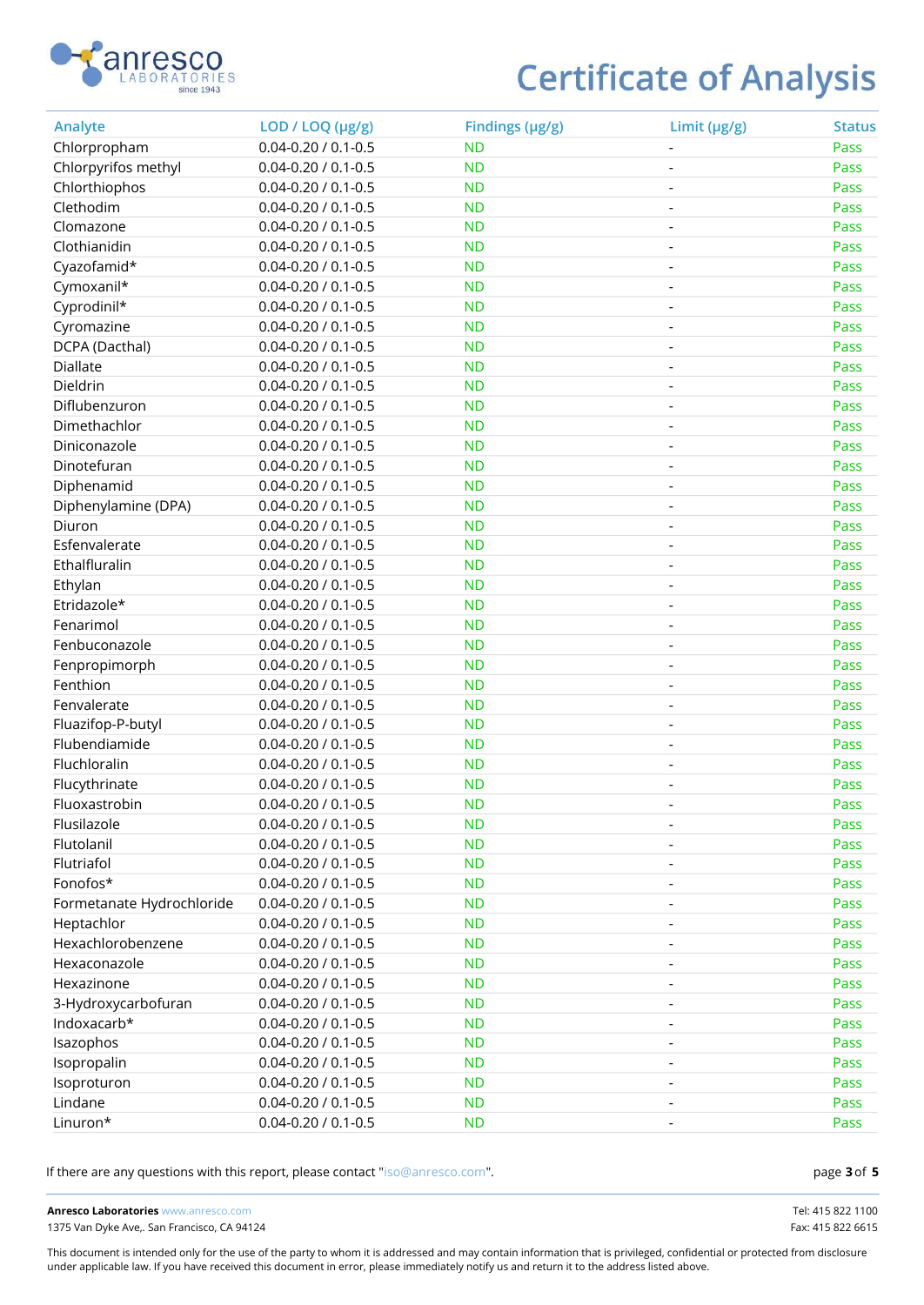

| Analyte                  | LOD / LOQ (µg/g)          | Findings (µg/g) | Limit (µg/g)             | <b>Status</b> |
|--------------------------|---------------------------|-----------------|--------------------------|---------------|
| Mandipropamid            | $0.04 - 0.20 / 0.1 - 0.5$ | <b>ND</b>       |                          | Pass          |
| Methamidophos            | $0.04 - 0.20 / 0.1 - 0.5$ | <b>ND</b>       | $\overline{\phantom{0}}$ | Pass          |
| Methoxychlor*            | $0.04 - 0.20 / 0.1 - 0.5$ | <b>ND</b>       | $\overline{\phantom{0}}$ | Pass          |
| 4-4'-Methoxychlor olefin | $0.04 - 0.20 / 0.1 - 0.5$ | <b>ND</b>       | -                        | Pass          |
| Methoxyfenozide          | $0.04 - 0.20 / 0.1 - 0.5$ | <b>ND</b>       | $\overline{\phantom{0}}$ | Pass          |
| Metolachlor              | $0.04 - 0.20 / 0.1 - 0.5$ | <b>ND</b>       | $\overline{\phantom{0}}$ | Pass          |
| MGK 264*                 | $0.04 - 0.20 / 0.1 - 0.5$ | <b>ND</b>       | $\overline{\phantom{0}}$ | Pass          |
| Mirex*                   | $0.04 - 0.20 / 0.1 - 0.5$ | <b>ND</b>       | $\overline{\phantom{a}}$ | Pass          |
| Novaluron                | $0.04 - 0.20 / 0.1 - 0.5$ | <b>ND</b>       | $\overline{\phantom{0}}$ | Pass          |
| 5-OH Thiabendazole*      | $0.04 - 0.20 / 0.1 - 0.5$ | <b>ND</b>       | $\overline{\phantom{0}}$ | Pass          |
| Omethoate*               | $0.04 - 0.20 / 0.1 - 0.5$ | <b>ND</b>       | $\overline{\phantom{a}}$ | Pass          |
| Oxadiazon                | $0.04 - 0.20 / 0.1 - 0.5$ | <b>ND</b>       | $\overline{\phantom{a}}$ | Pass          |
| Oxyflourfen              | $0.04 - 0.20 / 0.1 - 0.5$ | <b>ND</b>       | $\overline{\phantom{0}}$ | Pass          |
| Parathion                | $0.04 - 0.20 / 0.1 - 0.5$ | <b>ND</b>       | $\overline{\phantom{0}}$ | Pass          |
| Pebulate*                | $0.04 - 0.20 / 0.1 - 0.5$ | <b>ND</b>       | $\overline{\phantom{0}}$ | Pass          |
| Penconazole              | $0.04 - 0.20 / 0.1 - 0.5$ | <b>ND</b>       | $\overline{\phantom{0}}$ | Pass          |
| Pendimethalin            | $0.04 - 0.20 / 0.1 - 0.5$ | <b>ND</b>       |                          | Pass          |
| Pentachloroaniline       | $0.04 - 0.20 / 0.1 - 0.5$ | <b>ND</b>       | -                        | Pass          |
| Pentachloroanisole       | $0.04 - 0.20 / 0.1 - 0.5$ | <b>ND</b>       | $\overline{\phantom{a}}$ | Pass          |
| Pentachlorobenzene       | $0.04 - 0.20 / 0.1 - 0.5$ | <b>ND</b>       | $\overline{\phantom{0}}$ | Pass          |
| Pentachlorobenzonitrile  | $0.04 - 0.20 / 0.1 - 0.5$ | <b>ND</b>       | $\overline{\phantom{a}}$ | Pass          |
| 2-Phenylphenol           | $0.04 - 0.20 / 0.1 - 0.5$ | <b>ND</b>       | $\overline{\phantom{a}}$ | Pass          |
| Pirimicarb               | $0.04 - 0.20 / 0.1 - 0.5$ | <b>ND</b>       | $\overline{\phantom{a}}$ | Pass          |
| Pirimiphos-ethyl         | $0.04 - 0.20 / 0.1 - 0.5$ | <b>ND</b>       | $\overline{\phantom{0}}$ | Pass          |
| Pirimiphos methyl        | $0.04 - 0.20 / 0.1 - 0.5$ | <b>ND</b>       | $\overline{\phantom{0}}$ | Pass          |
| Pretilachlor             | $0.04 - 0.20 / 0.1 - 0.5$ | <b>ND</b>       | $\overline{\phantom{a}}$ | Pass          |
| Prochloraz*              | $0.04 - 0.20 / 0.1 - 0.5$ | <b>ND</b>       | $\overline{\phantom{0}}$ | Pass          |
| Procymidone              | $0.04 - 0.20 / 0.1 - 0.5$ | <b>ND</b>       | $\overline{\phantom{0}}$ | Pass          |
| Propamocarb              | $0.04 - 0.20 / 0.1 - 0.5$ | <b>ND</b>       | $\overline{\phantom{a}}$ | Pass          |
| Propargite               | $0.04 - 0.20 / 0.1 - 0.5$ | <b>ND</b>       | $\overline{\phantom{a}}$ | Pass          |
| Propisochlor             | $0.04 - 0.20 / 0.1 - 0.5$ | <b>ND</b>       | $\overline{\phantom{0}}$ | Pass          |
| Propyzamide              | $0.04 - 0.20 / 0.1 - 0.5$ | <b>ND</b>       |                          | Pass          |
| Prothiofos               | $0.04 - 0.20 / 0.1 - 0.5$ | <b>ND</b>       |                          | Pass          |
| Pymetrozine              | $0.04 - 0.20 / 0.1 - 0.5$ | <b>ND</b>       |                          | Pass          |
| Pyraclostrobin           | $0.04 - 0.20 / 0.1 - 0.5$ | <b>ND</b>       |                          | Pass          |
| Pyrimethanil             | $0.04 - 0.20 / 0.1 - 0.5$ | <b>ND</b>       |                          | Pass          |
| Pyriproxyfen             | $0.04 - 0.20 / 0.1 - 0.5$ | <b>ND</b>       |                          | Pass          |
| Quinalphos               | $0.04 - 0.20 / 0.1 - 0.5$ | <b>ND</b>       |                          | Pass          |
| Quintozene               | $0.04 - 0.20 / 0.1 - 0.5$ | <b>ND</b>       |                          | Pass          |
| Sulfentrazone            | $0.04 - 0.20 / 0.1 - 0.5$ | <b>ND</b>       | -                        | Pass          |
| Sulfotep                 | $0.04 - 0.20 / 0.1 - 0.5$ | <b>ND</b>       | $\overline{\phantom{0}}$ | Pass          |
| Tau-Fluvalinate          | $0.04 - 0.20 / 0.1 - 0.5$ | <b>ND</b>       | $\overline{\phantom{0}}$ | Pass          |
| Tebufenozide             | $0.04 - 0.20 / 0.1 - 0.5$ | <b>ND</b>       |                          | Pass          |
| Tecnazene                | $0.04 - 0.20 / 0.1 - 0.5$ | <b>ND</b>       |                          | Pass          |
| Tefluthrin               | $0.04 - 0.20 / 0.1 - 0.5$ | <b>ND</b>       |                          | Pass          |
| Terbutylazine            | $0.04 - 0.20 / 0.1 - 0.5$ | <b>ND</b>       |                          | Pass          |
| Tetrachloroaniline       | $0.04 - 0.20 / 0.1 - 0.5$ | <b>ND</b>       |                          | Pass          |
| Tetradifon               | $0.04 - 0.20 / 0.1 - 0.5$ | <b>ND</b>       | $\overline{\phantom{0}}$ | Pass          |
| Thiobencarb              | $0.04 - 0.20 / 0.1 - 0.5$ | <b>ND</b>       |                          | Pass          |
| Tolclofos-methyl         | $0.04 - 0.20 / 0.1 - 0.5$ | <b>ND</b>       |                          | Pass          |
|                          |                           |                 |                          |               |

If there are any questions with this report, please contact "iso@anresco.com".

**Anresco Laboratories** www.anresco.com Tel: 415 822 1100 1375 Van Dyke Ave,. San Francisco, CA 94124 Fax: 415 822 6615

**4 5**